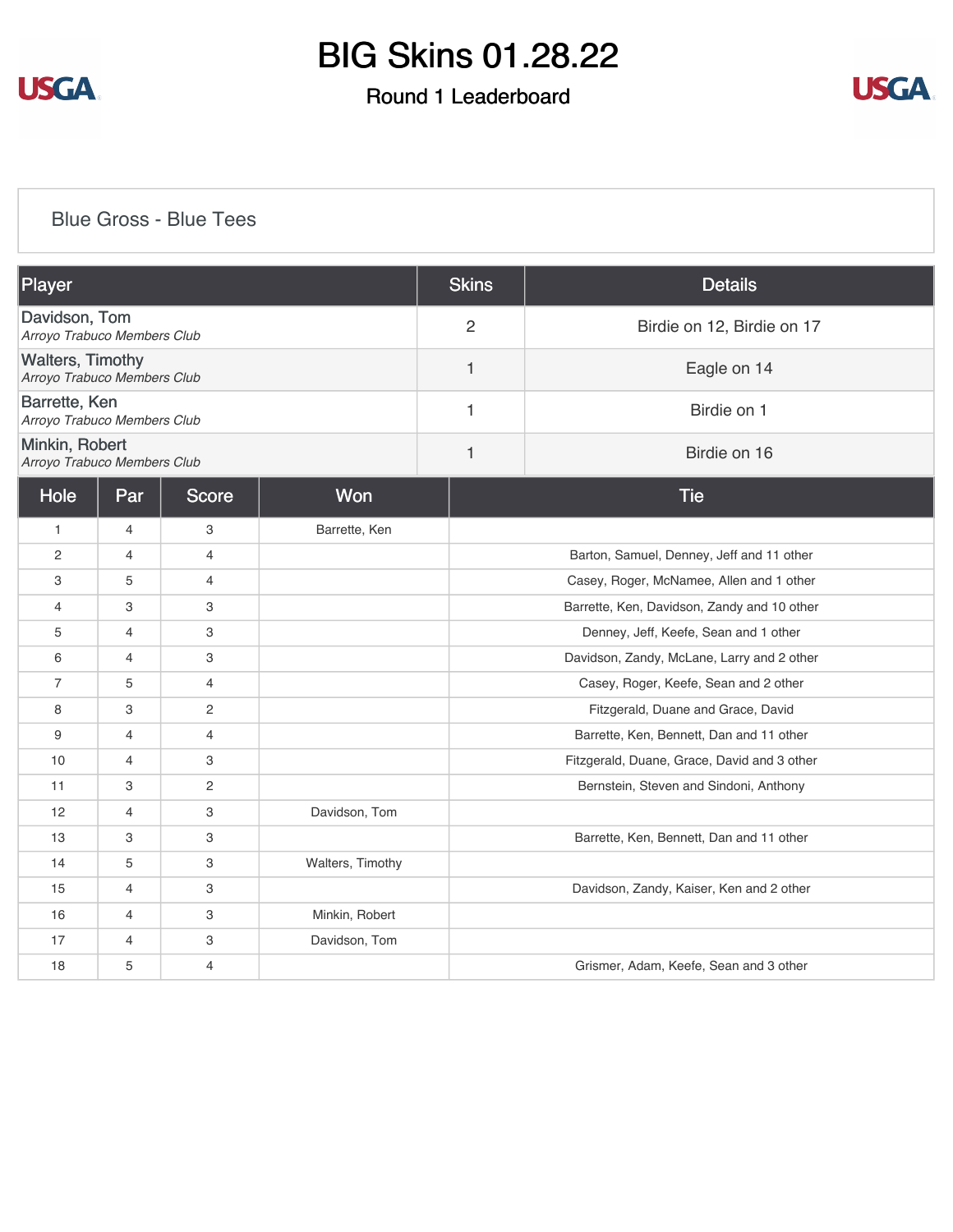

## Round 1 Leaderboard



#### [Blue Net - Blue Tees](https://cdn2.golfgenius.com/v2tournaments/8166930556475433132?called_from=&round_index=1)

| Player                                                 | <b>Skins</b>   | <b>Details</b>           |
|--------------------------------------------------------|----------------|--------------------------|
| Davidson, Tom<br>Arroyo Trabuco Members Club           | $\overline{2}$ | Eagle on 12, Eagle on 17 |
| McNamee, Allen<br>Arroyo Trabuco Members Club          | $\mathbf 1$    | Eagle on 3               |
| Sindoni, Anthony<br>Arroyo Trabuco Members Club        | 1              | Eagle on 11              |
| Grace, David<br>Arroyo Trabuco Members Club            | $\mathbf{1}$   | Eagle on 8               |
| Puchalski, Jeffery<br>Arroyo Trabuco Members Club      | $\mathbf{1}$   | Eagle on 5               |
| Kaiser, Ken<br>Arroyo Trabuco Members Club             | 1              | Eagle on 15              |
| <b>Walters, Timothy</b><br>Arroyo Trabuco Members Club | 1              | Eagle on 14              |
| Barrette, Ken<br>Arroyo Trabuco Members Club           | 1              | Birdie on 1              |
| Minkin, Robert<br>Arroyo Trabuco Members Club          | 1              | Birdie on 16             |

| Hole           | Par            | Score          | Won                | <b>Tie</b>                                  |
|----------------|----------------|----------------|--------------------|---------------------------------------------|
| $\mathbf{1}$   | $\overline{4}$ | 3              | Barrette, Ken      |                                             |
| $\mathbf{2}$   | $\overline{4}$ | 3              |                    | Barton, Samuel, Denney, Jeff and 10 other   |
| 3              | 5              | 3              | McNamee, Allen     |                                             |
| 4              | 3              | $\mathbf{2}$   |                    | Barrette, Ken, Davidson, Zandy and 8 other  |
| 5              | $\overline{4}$ | $\overline{c}$ | Puchalski, Jeffery |                                             |
| 6              | $\overline{4}$ | 3              |                    | Davidson, Zandy, McLane, Larry and 2 other  |
| $\overline{7}$ | 5              | $\overline{4}$ |                    | Casey, Roger, Keefe, Sean and 2 other       |
| 8              | 3              | $\mathbf{1}$   | Grace, David       |                                             |
| 9              | $\overline{4}$ | 3              |                    | Barrette, Ken, Bennett, Dan and 4 other     |
| 10             | $\overline{4}$ | 3              |                    | Fitzgerald, Duane, Grace, David and 3 other |
| 11             | 3              | $\mathbf{1}$   | Sindoni, Anthony   |                                             |
| 12             | 4              | $\overline{2}$ | Davidson, Tom      |                                             |
| 13             | 3              | $\overline{c}$ |                    | Barrette, Ken, Bennett, Dan and 7 other     |
| 14             | 5              | 3              | Walters, Timothy   |                                             |
| 15             | $\overline{4}$ | 2              | Kaiser, Ken        |                                             |
| 16             | 4              | 3              | Minkin, Robert     |                                             |
| 17             | 4              | $\overline{2}$ | Davidson, Tom      |                                             |
| 18             | 5              | 3              |                    | Grismer, Adam, Rutherford, Rich and 1 other |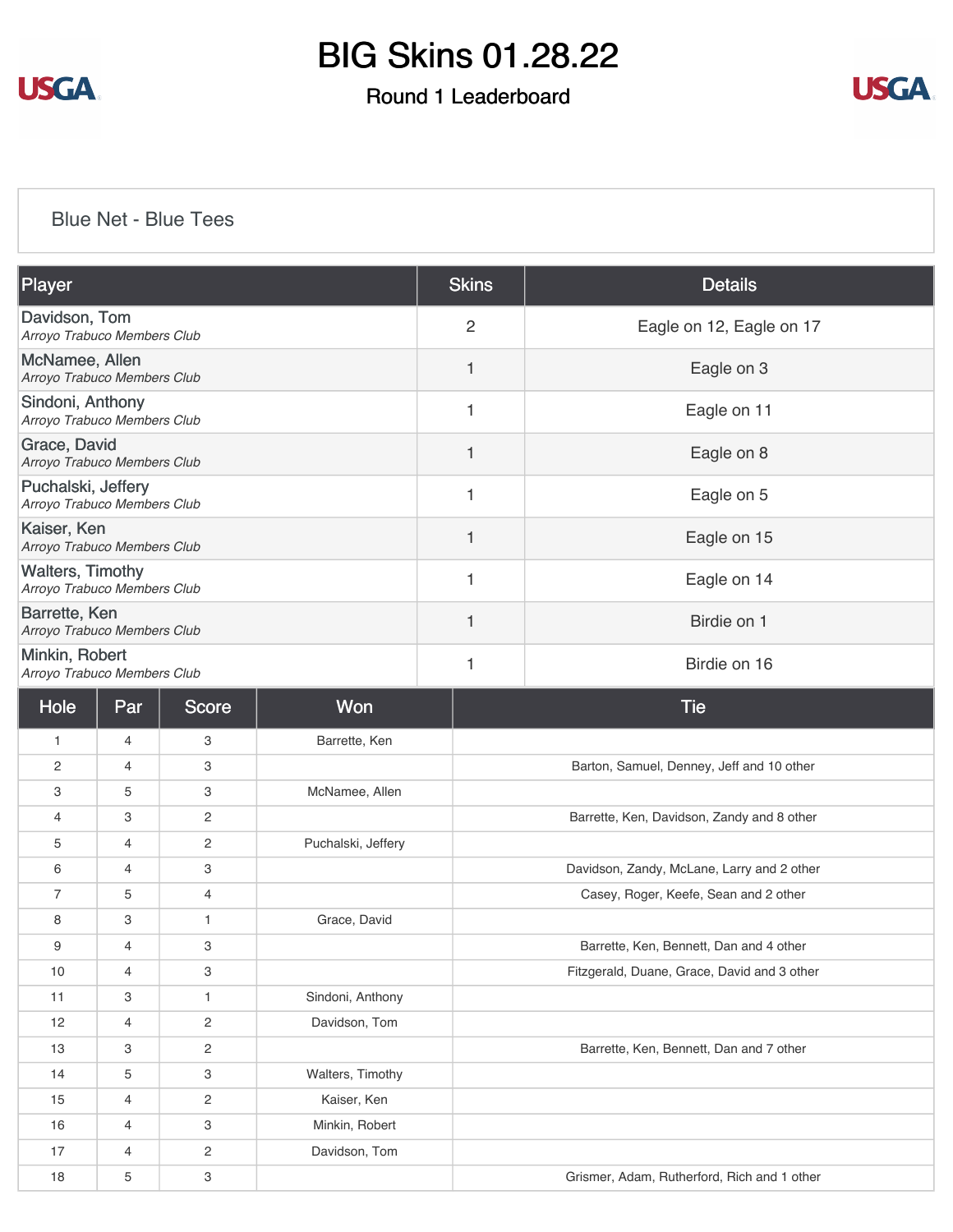

## Round 1 Leaderboard



### [White Gross - White Tees](https://cdn2.golfgenius.com/v2tournaments/8166931474558247085?called_from=&round_index=1)

| Player                                         |                |                |                 | <b>Skins</b>                              | <b>Details</b>                                |  |
|------------------------------------------------|----------------|----------------|-----------------|-------------------------------------------|-----------------------------------------------|--|
| Lizakowski, Lee<br>Arroyo Trabuco Members Club |                |                |                 | $\overline{2}$                            | Birdie on 3, Birdie on 11                     |  |
| Neal, Donald<br>Arroyo Trabuco Members Club    |                |                |                 | 1                                         | Birdie on 10                                  |  |
| Won<br>Hole<br><b>Score</b><br>Par             |                |                |                 | <b>Tie</b>                                |                                               |  |
| $\mathbf{1}$                                   | $\overline{4}$ | $\overline{4}$ |                 |                                           | Chin, Darrel, Corbin, Ron and 4 other         |  |
| 2                                              | $\overline{4}$ | 4              |                 |                                           | Corbin, Ron, Tringale, Raymond and 1 other    |  |
| 3                                              | 5              | $\overline{4}$ | Lizakowski, Lee |                                           |                                               |  |
| 4                                              | 3              | 3              |                 |                                           | Deal, Tim, Harcar, John and 3 other           |  |
| 5                                              | $\overline{4}$ | $\overline{4}$ |                 | Hurst, James, Lizakowski, Lee and 1 other |                                               |  |
| 6                                              | $\overline{4}$ | $\overline{4}$ |                 | Chin, Darrel, Hurst, James and 3 other    |                                               |  |
| $\overline{7}$                                 | 5              | 5              |                 | Lizakowski, Lee, Tucker, John and 1 other |                                               |  |
| 8                                              | 3              | $\overline{2}$ |                 |                                           | Tringale, Raymond and Ung, Ron                |  |
| 9                                              | $\overline{4}$ | $\overline{4}$ |                 |                                           | Berube, Robert, Corbin, Ron and 3 other       |  |
| 10                                             | 4              | 3              | Neal, Donald    |                                           |                                               |  |
| 11                                             | 3              | $\overline{2}$ | Lizakowski, Lee |                                           |                                               |  |
| 12                                             | $\overline{4}$ | $\overline{4}$ |                 |                                           | Chin, Darrel, Hurst, James and 4 other        |  |
| 13                                             | 3              | 3              |                 |                                           | Chin, Darrel, Corbin, Ron and 2 other         |  |
| 14                                             | 5              | $\overline{4}$ |                 |                                           | Hurst, James and Ung, Ron                     |  |
| 15                                             | $\overline{4}$ | $\overline{4}$ |                 |                                           | Friedman, Stuart, Lizakowski, Lee and 2 other |  |
| 16                                             | 4              | $\overline{4}$ |                 |                                           | Corbin, Ron, Lizakowski, Lee and 1 other      |  |
| 17                                             | 4              | $\overline{4}$ |                 |                                           | Hurst, James, Lizakowski, Lee and 5 other     |  |
| 18                                             | 5              | $\overline{4}$ |                 |                                           | Chin, Darrel, Lizakowski, Lee and 1 other     |  |